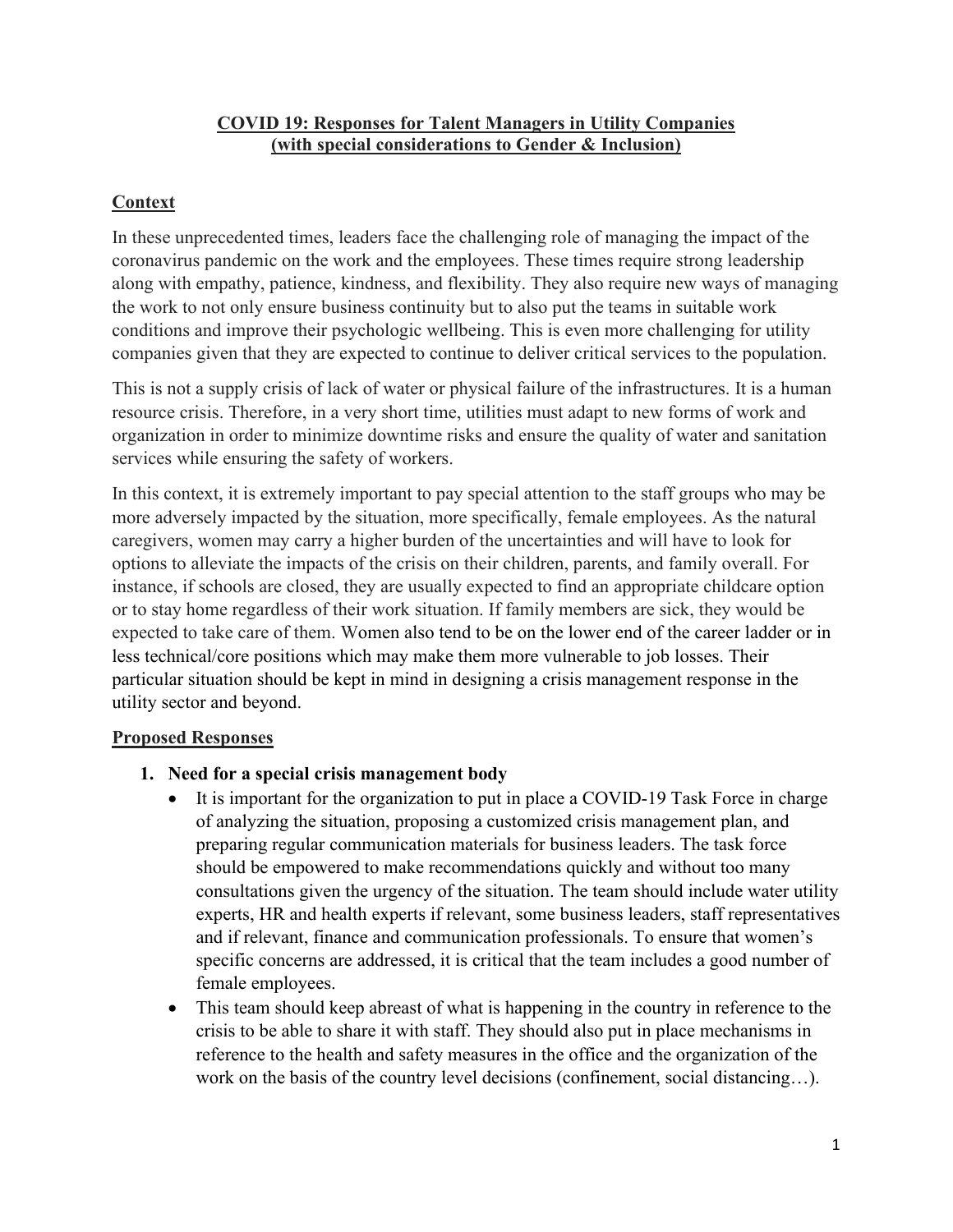### **2. Protection of employees to ensure they can continue to provide essential services[1](#page-1-0)**

- At the company level, leaders should first develop a business impact analysis to determine the potential effects on the workforce in case of increased absenteeism generated by a pandemic flu event. Because utilities are providers of essential services to the population, they will have to implement a wisely segmented approach to workforce management, considering activities' criticality and risk of exposure to the epidemic. Therefore, this business impact analysis must include the identification of critical operations that must not stop to ensure the continuity of water supply as well as the necessary critical staff and eventual need to readjust workers roles and working conditions.
- Second, companies should review their comprehensive emergency management plan to ensure its suitability in the current context. It is inevitable to adapt and complement the existing emergency plans, as the present crisis has no precedents.
- Third, the company should develop Pandemic Flu family planning guidelines and distribute them to all employees.
- Finally, the company should prepare an isolation area with the necessary conditions, to be used by any staff that reports symptoms as well as emergency quarters for critical staff (to include bedding, personal hygiene items, meals in stock, inventory of all First Aid Kits and medical supplies) and close all non-essential facilities such as fitness centers, lunchrooms, and other high congregation areas.
- At the employee level, employees should be provided with protective equipment as well as supplies to encourage healthy habits in the workplace, including tissues, soap, and alcohol-based hand cleaners. They should be encouraged to practice respiratory etiquette, be alert to the relevant symptoms and stay home in case of flu suspects. They should also clean commonly touched surfaces such as workstations, countertops, doorknobs, and light switches.
- For those segments of employees for whom remote work is possible, this is one of the most adequate measures to protect the staff and control the spread of the COVID pandemic. Effective remote work implies daily communication routines and virtual meetings. In this COVID-19 crisis, it is frequent to find women in remote work with children at home. Therefore, in these situations' leaders should consider some level of flexibility in women daily working agendas in order to cope with existing "at-home" constrains.
- One of the standard emergency measures to protect staff from potential COVID-19 infection is to identify workers who, due to their activities, may have a higher risk of getting infected. In some contexts, it is frequent to have women doing daily cleaning of the offices and related facilities. These tasks induce higher risk of infection since cleaning workers touch and deal with multiple surfaces and common waste.

<span id="page-1-0"></span><sup>• &</sup>lt;sup>1</sup> Webinar on "Utility Actions to Sustain Operations During COVID-19" by the American Water Works Association (AWWA), March 20.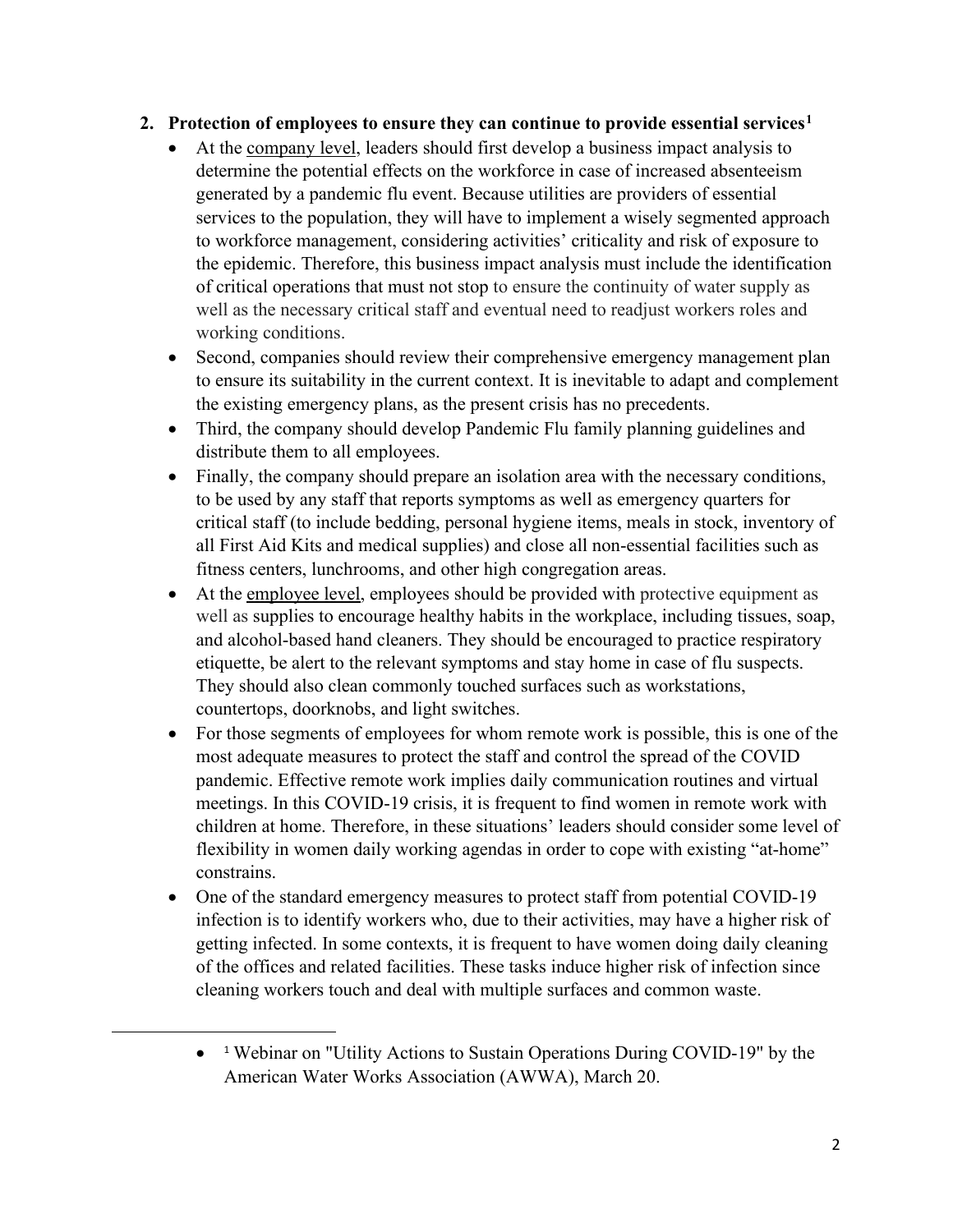Furthermore, during the emergency response, cleaning and disinfection of common and social areas, including canteens and changing rooms must be reinforced and temporary handwashing points must be maintained in proper conditions. These measures will involve additional time allocation for the cleaning teams. These workers must have suitable PPE and hygiene kits as well as quick training for protection and hygiene measures. As for other similar cases in the organization, payment of additional working hours should be considered.

• All measures regarding team's protection and welfare of the utility personnel defined by the top management must be applied, regardless of gender. Special compensation measures should be considered for women that need to give assistance to children or dependent elderly family members.

#### **3. The importance of regular and transparent communication**

- A communication plan needs to be developed to not only confirm that relevant health and safety measures have been put in place (as per above) to ensure staff's protection but also to clarify that the HR policies and financial measures have been developed to support staff. A communication plan is also an important tool to help reduce emotional distress caused by the uncertainty that arises from this COVID-19 epidemic, such as anxiety, fears, demotivation, and depression. To be effective, the communication plan must be based on good and accurate information. Keyinformation must be reviewed on a periodic basis, repeated, and reinforced in the communication actions.
- The plan should provide responses to staff's most common questions: What does this mean for me? How do I cope during this period and how will it affect my job? What is the top management doing to protect me?
- The plan should also include a phone tree to ensure constant contact with staff and the use of WhatsApp groups or similar platforms to facilitate the communication between teams and coordinators. To establish simple routines such as daily virtual meeting of at least 30 minutes between coordinators and teams that are working remotely from home is a good measure to maintain group spirit and reduce anxiety.
- The communication should be clear, simple, comprehensive, and regular. A good approach is to develop a written document with the decisions made and answers to common questions and make sure all the decision makers have a copy so they can share the same messages with staff. Leaders will lose credibility if different responses are provided since this would increase the anxiety level of the staff. All the leaders in the business should walk the talk and convey the same messages. Staff should feel that the director (leader) is present, visible, and available at any time for questions or clarifications.
- The communication plan should include the concerns that may be specific to women. For instance, if there is the need to provide family support due to national emergency decisions (e.g. closure of schools and nurseries), the company must find adequate solutions to ensure the balance between family and work. This is of major importance to minimize the risk of growing anxiety and stress among female staff.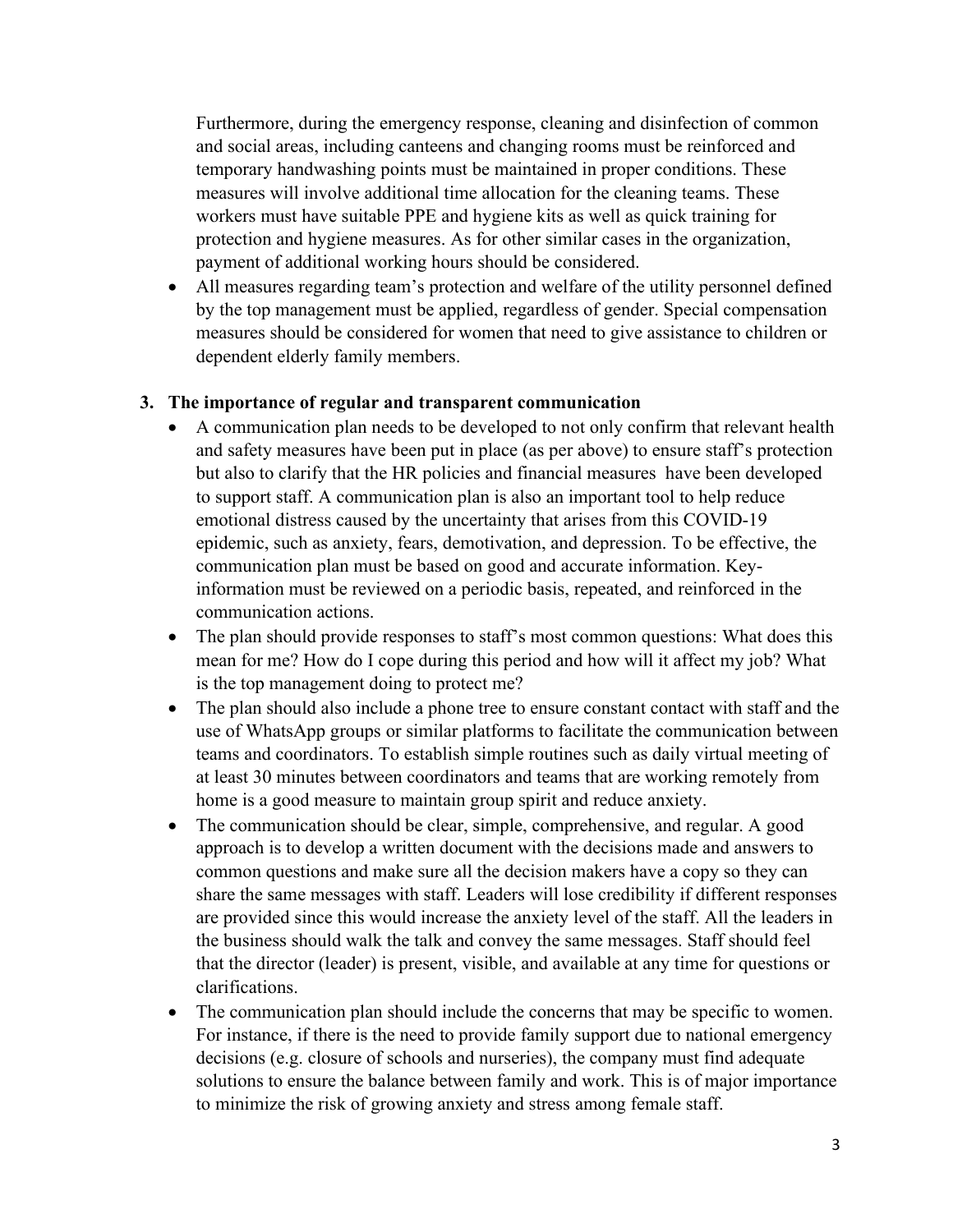• In addition to including female colleagues in the crisis management team, it will be a good idea to organize separate meetings with them to hear them out and capture their views.

#### **4. Need for flexible and creative solutions for women**

- On the basis of the feedback collected from female colleagues, the business should develop or enforce flexible work practices such as telecommuting, compressed work schedule, or paid leave. If their current position does not allow working away from the office (e.g. a woman working as a chemist in a lab), female colleagues could be allowed to adjust their work schedule or take on a special project temporarily if they are interested. If none of these options works, they may be allowed to take annual leave, if possible. In determining the essential personnel to maintain operations, it is important to keep in mind women's special situation before including them in the pool. Regardless of the flexible option women decide to take, it should not have a negative impact on their career.
- Their anxiety level may be higher given their concerns about their children and family, so it is critical that they be given the opportunity to share their concerns and worries. In addition to ensuring that their supervisor talks to them, HR and members of the crisis response team should also inquire about their concerns and find ways to accommodate them, as needed. Staff are always best placed to indicate what they need, no one should guess or decide on their behalf and each case is different.
- Another type of concern could be related to the security of their job. As part of the communication plan, it is important to clarify that the flexible work options are put in place to ensure business continuity, so jobs are safe. If this is not the case, staff should be informed and be told about their rights and options if they were to be let go.
- Financial measures may be considered to ensure business continuity and alleviate the burden of the crisis on staff. In some countries, there is low connectivity so companies can invest in improving home technology to provide internet for employees to work from home. A transportation premium may also be needed to encourage the use of taxis or carpooling in order to limit the use of public transportation.
- If the company includes pregnant or breastfeeding women, it is imperative to allow them to work from home given the danger they could face by being exposed to the virus.

# **5. Leading with empathy, transparency, and authenticity and by going back to the basics**

• Gallup has studied global citizens' worries, fears and confidence during nearly every major crisis of the past eight decades -- including the Great Depression, Pearl Harbor and World War II, the Kennedy assassination, upheavals and riots in the 1960s, 9/11, the 2008 global financial crash, and now the COVID-19 pandemic. They found that during high-stress times, employees are more engaged when managers go back to the basics of clarifying expectations, reviewing